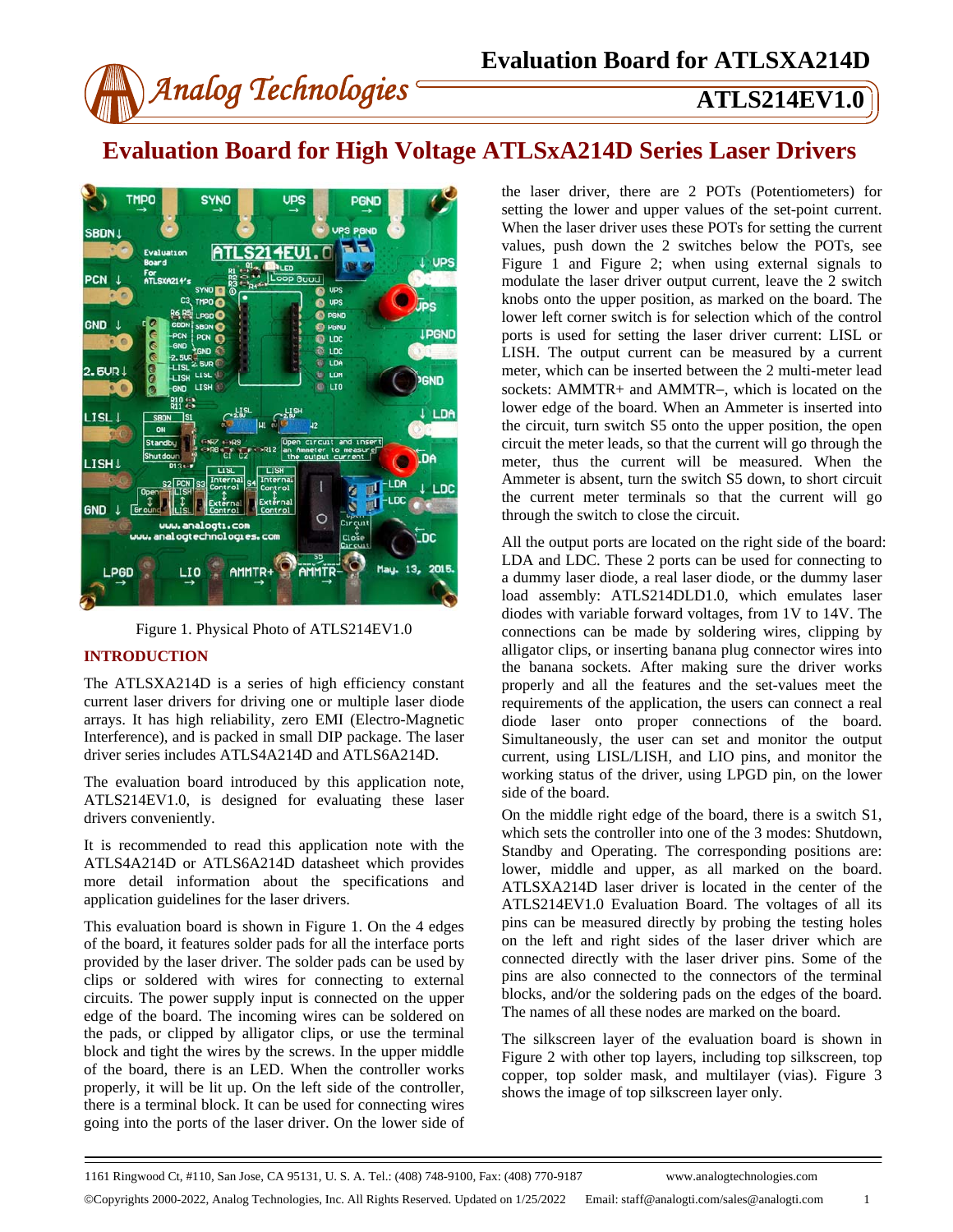# *Analog Technologies* **ATLS214EV1.0**

# **Evaluation Board for ATLSXA214D**





Figure 2. Top Silkscreen Layer with Other Top Layers



Figure 3. Top Silkscreen



Figure 4. Top Layers without Top Silkscreen Layer



Figure 5. Bottom Layers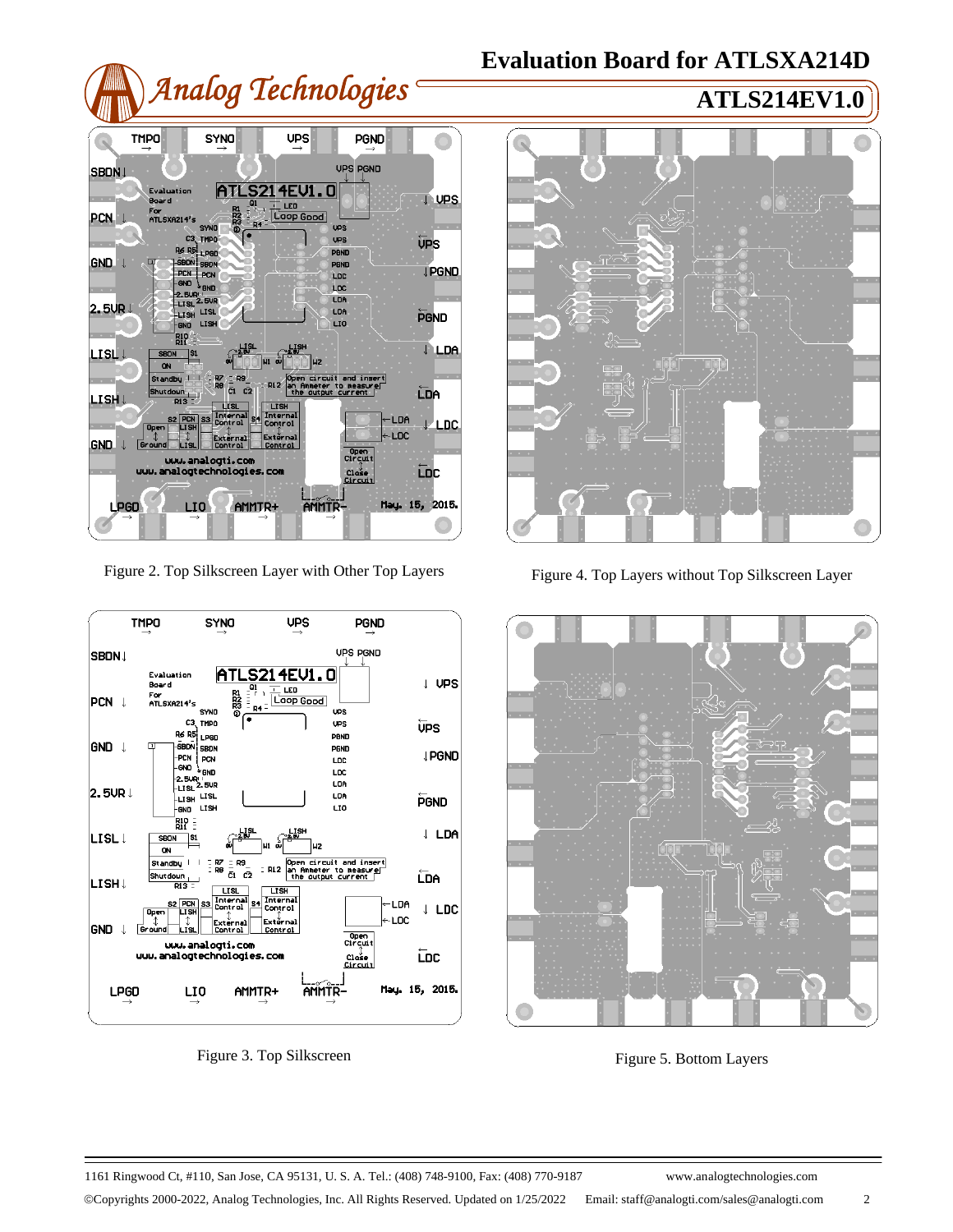

# **Evaluation Board for ATLSXA214D**

There is no component in the bottom side of the board, so that there is no bottom silkscreen layer image. Figure 4 shows the top layers without the silkscreen layer. Figure 5 shows the bottom layers, including bottom copper, bottom solder mask, and multilayer (vias and holes). Please notice that it is a "see through" image from the top side.

The schematic is shown in Figure 6 below.

Please notice that when the laser driver works well, the LPGD pin goes up, which drives the R1 pin2 high, the voltage is divided by the 2 resistor voltage divider, Q1 base getting this voltage, R3 gets a constant voltage, generate a constant current, which is injected to the emitter pin of Q1. Since the collector current is equal to the emitter current, thus, Q1 outputs a constant current which is independent of the input voltage VPS. Therefore, the LED, D1, gets a constant current all the time, its brightness remains the same.

The switch S3 and S4 disconnect the POTs on the board when using external sources to modulate the laser driver output currents.



Figure 6. Schematic of Laser Driver ATLSXA214D Evaluation Board Rev. 1.0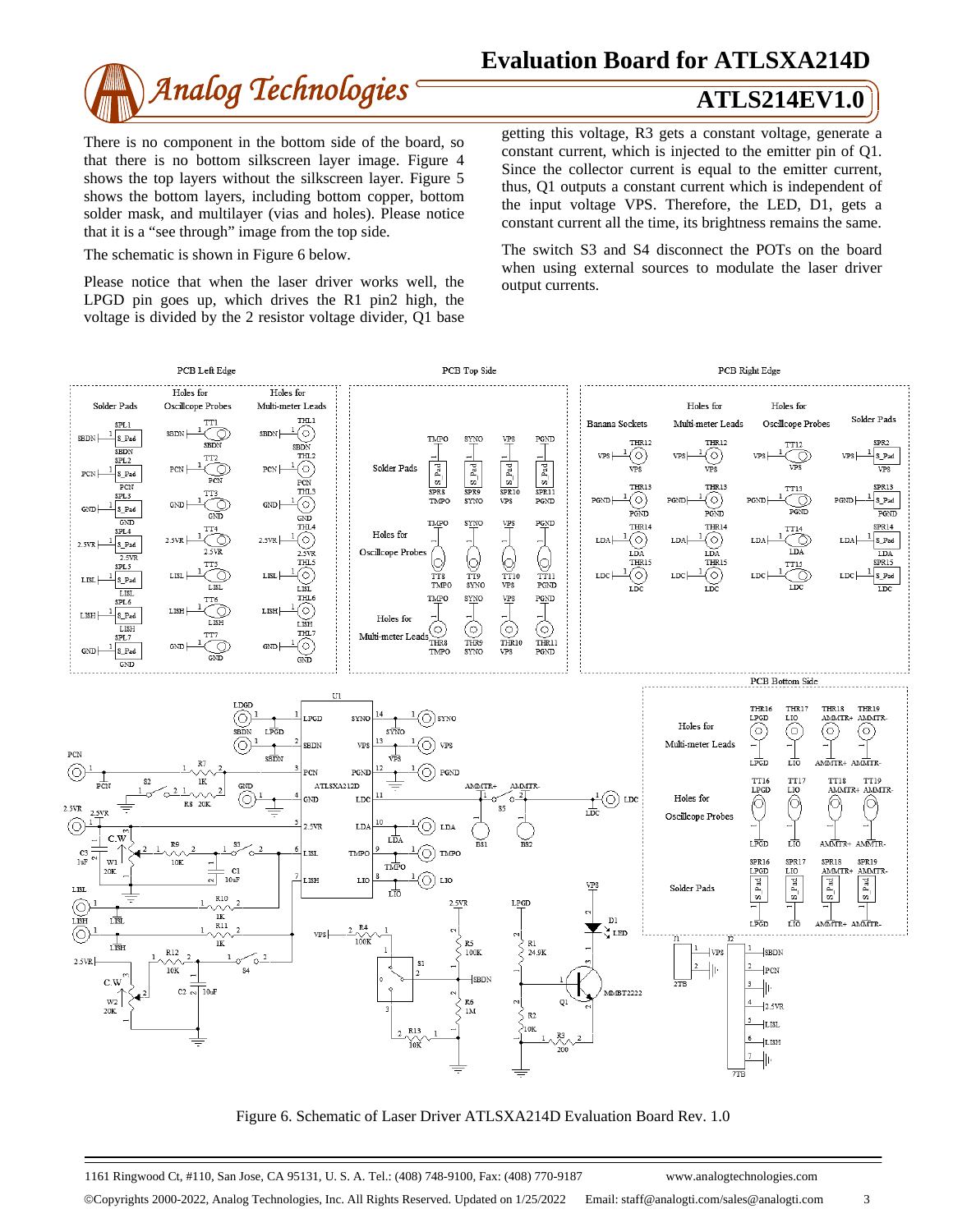

### **GETTING STARTED**

- 1. Hook up the power supply. There are 2 solder pads in the upper right area on the edge for connecting the power supply. The connection can be done by clipping or soldering on the pads, or locking in 2 wires through the terminal block 2TB by tightening the 2 screws, see Figure 1. The power supply can set to between 4.5V and 16V. When using a lower voltage power supply, the power consumption of the driver will get smaller, thus, the driver will be working at higher efficiency. But the voltage has to be at least 1V higher than the laser diode forward voltage value, otherwise, the output current is out of control by the laser driver.
- 2. Use the dummy laser load assembly, ATLS214DLD1.0, to emulate the laser diodes, to avoid costly losses due to the real laser diode damages caused by any mistakes during the evaluation process. By using the dummy load assembly, the load voltage can be adjusted from 1V to 14V, see the application note about how to use the laser load assembly.
- 3. Set the switch S1 to Standby position, turn on the power supply. Check the voltage reference. Use a voltmeter to check the voltage reference pin 2.5VR having an accurate 2.5V. Set the LISL and LISH pin voltages by turning the POT W1 and W2, according to the desired output current values.
- 4. Set the load assembly output voltage by setting the diode switches, the voltage value should be close to the laser diode voltage value.
- 5. Turn the control switch S1 to on position. The laser driver should output LISL or LISH current, depending on the switch S2 position on the PCN pin input voltage.
- 6. If using external signals to modulate LISL or LISH, keep switch S3 and S4 to open (upper) position, otherwise, turn these switches to lower position so that the LISL and LISH values are set by the POT W1 and W2.
- 7. The output current can be monitored real time by using a voltage meter or an oscilloscope to measure the LIO pin voltage. 0.1V to 2.5V indicates the laser current being from  $0$  to XA linearly, where  $X$  is the laser driver's maximum current, it is determined by the laser drive under the evaluation. The relationship between the LIO voltage and the output current is linear:

 $I_{OUT}(A) = X (A) \times V_{LIO} (V)/2.5 (V),$ 

where  $I<sub>OUT</sub>$  is the output current in Ampere;

X is maximum output current of the laser driver, it can

be 4A or 6A, depending on the laser driver evaluated.

LIO stands for the voltage at the LIO pin.

- 8. Monitoring the output current directly by using an Ammeter. Switch S5 can be set to the open circuit position (upper) and insert an ammeter to measure the output current. This approach measures the current more directly, but it increases the output load loop inductance and cannot "see" the current waveform, since LIO voltage can be seen by the oscilloscope. Warning: measuring the output current directly by using an Ammeter is not recommended when a real laser is connected, because of these potential problems:
	- A. The Ammeter brings in EMI (Electro-Magnetic Interference) noise.
	- B. The Ammeter has voltage drop, which decreases the maximum output voltage and increases the load loop inductance which may cause oscillation and decreases the loop response speed.
	- **C. If the Ammeter is not connected well or there is an intermittent disconnection, the real laser may be damaged permanently.**

Cautions:

- A. Only insert the Ammeter or adjust the S5 position when the laser driver is set to Standby or Off mode. In other words, do not insert the Ammeter or change the S5 position when the laser driver is working.
- B. Connected the Ammeter's high current value port, such as 10A or 20A. The high current port is usually between a Common socket and a dedicated output socket marked as 10A or 20A. Do not connect the Ammeter's automatic range port.
- 9. Monitor the output voltage. This can be done by measuring the voltage between LDA and ground with a volt meter. This node is available at the edge pad on the right side of the evaluation board.
- 10. Loop good indication. When the driver works properly, i.e., the output current equals the set-point current set by LISL or LISH pin, the LED on the top of the board will be lit up.
- 11. After making sure that the laser driver on the evaluation board works properly, a real laser can be used to replace the dummy laser load assembly. It can be connected by using wires and solder the wires onto the LDA and LDC solder pads on the right side of the board.

Copyrights 2000-2022, Analog Technologies, Inc. All Rights Reserved. Updated on 1/25/2022 Email: staff@analogti.com/sales@analogti.com 4